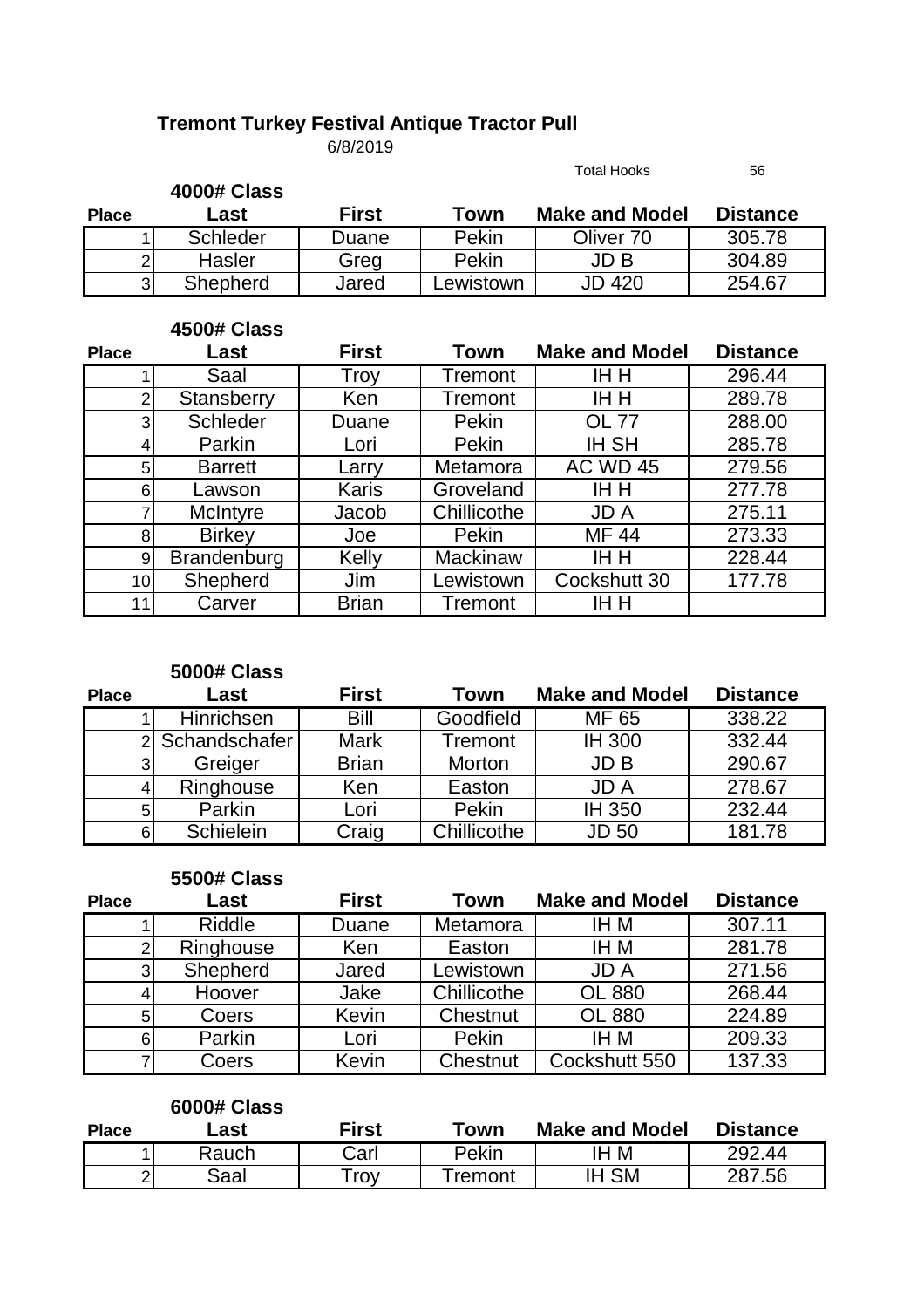| 3              | Krusmark      | Jim             | Peoria          | <b>OL S880</b> | 282.67 |
|----------------|---------------|-----------------|-----------------|----------------|--------|
| 4              | <b>DuBois</b> | <b>Brooklyn</b> | Tremont         | IH 560         | 267.00 |
| 5 <sub>l</sub> | <b>Brown</b>  | Joel            | <b>Mackinaw</b> | IH 450         | 233.33 |
| 6 <sub>l</sub> | Coers         | Kevin           | Chestnut        | OL 88          | 206.67 |
|                | Parkin        | erry            | Pekin           | ih M           | 187.11 |

## **6500# Class**

| <b>Place</b>   | Last           | <b>First</b>  | Town            | <b>Make and Model</b> | <b>Distance</b> |
|----------------|----------------|---------------|-----------------|-----------------------|-----------------|
|                | Riddle         | Duane         | Metamora        | IH 450                | 310.67          |
| $\overline{2}$ | <b>Miller</b>  | Tiffany       | Tremont         | <b>IH SM</b>          | 291.56          |
| 3 <sub>l</sub> | Taylor         | Jim           | Mapleton        | <b>JD 60</b>          | 289.78          |
| 4              | Parkin         | Lori          | Pekin           | <b>IH SMTA</b>        | 283.11          |
| 5 <sup>1</sup> | Conway         | <b>Brad</b>   | Tremont         | Oliver 88             | 198.22          |
| $6 \mid$       | Coers          | Kevin         | Chestnut        | Oliver 880            | 178.67          |
| 7              | <b>Nattier</b> | <b>Justin</b> | <b>Mackinaw</b> | <b>IH 400</b>         | 234.22          |
| 8 <sup>1</sup> | Manahan        | Don           | Mackinaw        | <b>JD 60</b>          | 225.33          |

## **7000# Class**

| <b>Place</b>   | Last           | <b>First</b> | Town     | <b>Make and Model</b> | <b>Distance</b> |
|----------------|----------------|--------------|----------|-----------------------|-----------------|
|                | Parkin         | Lori         | Pekin    | IH 450                | 257.33          |
| 2              | Saal           | <b>Bret</b>  | Tremont  | IH 450                | 252.09          |
| 3 <sup>1</sup> | <b>Miller</b>  | Tom          | Tremont  | <b>IH 400</b>         | 251.56          |
|                | Fluegel        | Garv         | Tremont  | IH 560                | 250.67          |
| 5 <sup>1</sup> | <b>Nattier</b> | Justin       | Tremont  | <b>IH 400</b>         | 234.22          |
| 6              | Manahan        | Don          | Mackinaw | JD 60                 | 225.33          |

## **8500# Class**

| <b>Place</b>   | Last           | <b>First</b>    | Town      | <b>Make and Model</b> | <b>Distance</b> |
|----------------|----------------|-----------------|-----------|-----------------------|-----------------|
|                | Sandshafer     | <b>Mark</b>     | Tremont   | IH 660                | 300.00          |
| 2 <sub>1</sub> | <b>DuBois</b>  | <b>Brooklyn</b> | Tremont   | IH 560                | 298.67          |
| $\overline{3}$ | <b>Miller</b>  | Joe             | Tremont   | <b>JD 730</b>         | 288.00          |
| 4              | Lawson         | <b>Karis</b>    | Groveland | IH 560                | 281.78          |
| 5              | <b>Nattier</b> | Ernie           | Tremont   | IH 560                | 275.11          |
| 6              | <b>Miller</b>  | <b>Mike</b>     | Tremont   | <b>JD 720</b>         | 273.33          |
|                | <b>Nattier</b> | Justin          | Mackinaw  | IH 560                | 271.11          |
|                |                |                 |           |                       |                 |

| <b>Place</b> | $10500H$ $C1$<br>$\sim$ $\sim$<br>ΝИ.<br>בושט<br>リリリ卅 |                                            |     |      |  |
|--------------|-------------------------------------------------------|--------------------------------------------|-----|------|--|
|              |                                                       | $. \nightharpoonup$ r $\cdot$<br><u>vu</u> | . . | hhi. |  |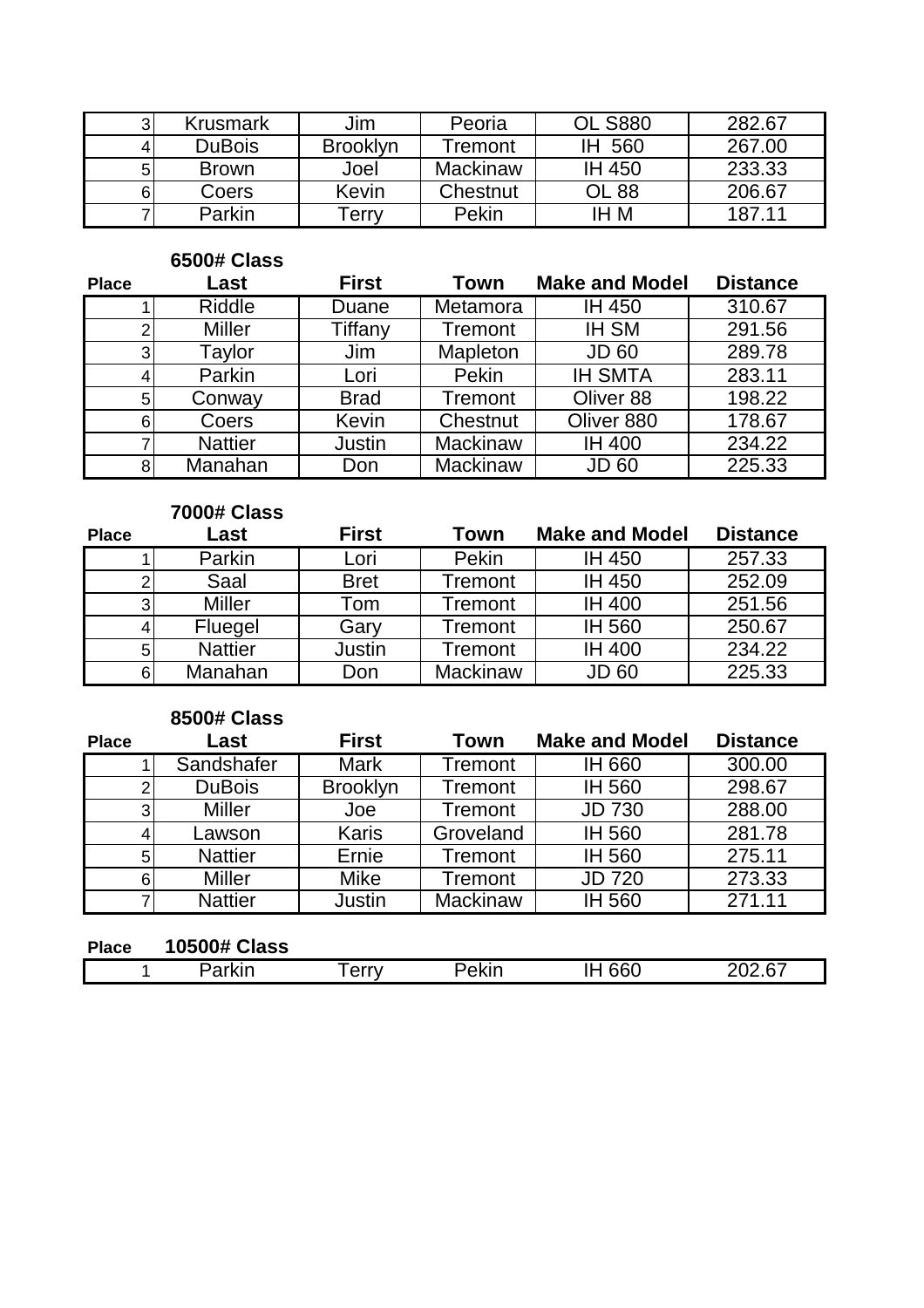# **San Jose Antique Tractor Pull June 29, 2019**

Г

#### **Total Hooks 64**

|                | <b>4000# Class</b> |              |                    |                       |                 |      |
|----------------|--------------------|--------------|--------------------|-----------------------|-----------------|------|
| <b>Place</b>   | Last               | <b>First</b> | <b>Town</b>        | <b>Make and Model</b> | <b>Distance</b> |      |
| 1              | Wagner             | Josh         | <b>Mason City</b>  | <b>OL 77</b>          | 437.78          |      |
| $\overline{2}$ | Roskamp            | Ryan         | Manito             | JDB                   | 396.44          |      |
| $\overline{3}$ | Schleder           | Duane        | Pekin              | <b>OL 70</b>          | 260.89          |      |
|                |                    |              |                    |                       |                 |      |
|                | <b>4500# Class</b> |              |                    |                       |                 |      |
| <b>Place</b>   | Last               | <b>First</b> | <b>Town</b>        | <b>Make and Model</b> | <b>Distance</b> |      |
| 1              | Roskamp            | Ryan         | Manito             | JD A                  | 445.78          |      |
| $\overline{2}$ | Schleder           | Duane        | Pekin              | OL77                  | 402.22          |      |
| $\overline{3}$ | Stansberry         | Ken          | Tremont            | IH H                  | 352.44          |      |
| 4              | Wagner             | Josh         | <b>Mason City</b>  | OL77                  | 319.56          |      |
| $\overline{5}$ | Watson             | Abbbey       | <b>Forest City</b> | $H$ SH                | 309.78          |      |
|                |                    |              |                    |                       |                 |      |
|                | <b>5000# Class</b> |              |                    |                       |                 |      |
| <b>Place</b>   | Last               | <b>First</b> | <b>Town</b>        | <b>Make and Model</b> | <b>Distance</b> |      |
| 1              | Garlisch           | <b>Scott</b> | <b>Forest City</b> | IH <sub>M</sub>       | 404.00          |      |
| $\overline{2}$ | Roskamp            | Ryan         | Manito             | JD A                  | 401.78          |      |
| 3              | Schleder           | Duane        | Pekin              | <b>OL 77</b>          | 401.33          |      |
| $\overline{4}$ | Ringhouse          | Ken          | Easton             | JD A                  | 380.44          |      |
| 5              | Veatch             | Ron          | Roanoke            | JDA                   | 326.22          |      |
|                |                    |              |                    |                       |                 |      |
|                | <b>5500# Class</b> |              |                    |                       |                 |      |
| <b>Place</b>   | Last               | <b>First</b> | <b>Town</b>        | <b>Make and Model</b> | <b>Distance</b> |      |
| 1              | Ringhouse          | Ken          | Easton             | IH M                  | 356.44          |      |
| $\overline{2}$ | Roskamp            | Ryan         | Manito             | JD G                  | 267.56          |      |
| $\overline{3}$ | Watson             | Abbey        | <b>Forest City</b> | IH <sub>M</sub>       | 247.56          |      |
| $\overline{4}$ | Stigal             | Spencer      |                    | IH <sub>M</sub>       | 240.44          |      |
| $\overline{5}$ | <b>Harfst</b>      | Dean         | <b>Mason City</b>  | IH <sub>M</sub>       | 222.67          |      |
| $\overline{6}$ | Curry              | Mike         | Easton             | IH M                  | 209.33          |      |
| 7              | Eddings            | <b>Alex</b>  | Petersburg         | IH M                  | 164.44          |      |
| $\overline{8}$ | Weyhrich           | George       | San Jose           | <b>OL 77</b>          | 290.22          | Expo |
|                |                    |              |                    |                       |                 |      |
|                | <b>6000# Class</b> |              |                    |                       |                 |      |
| <b>Place</b>   | Last               | <b>First</b> | <b>Town</b>        | <b>Make and Model</b> | <b>Distance</b> |      |
| 1              | Schleder           | Duane        | Pekin              | <b>MM UB</b>          | 335.11          |      |
| $\overline{2}$ | Garlisch           | Scott        | <b>Forest Ctiy</b> | IH 460                | 289.78          |      |
| $\overline{3}$ | Roskamp            | Ryan         | Manito             | JD <sub>G</sub>       | 180.89          |      |
| $\overline{4}$ | Hasler             | Greg         | Pekin              | JDG                   | 159.56          |      |

|              | <b>6500# Class</b> |              |                    | King of the Hill      |                 |
|--------------|--------------------|--------------|--------------------|-----------------------|-----------------|
| <b>Place</b> | Last               | <b>First</b> | Town               | <b>Make and Model</b> | <b>Distance</b> |
|              | Eddings            | Scott        | Petersburg         | IH 450                | 296.89          |
| っ            | Harfst             | Dean         | Mason City         | <b>JD 70</b>          | 292.00          |
| 3            | Schleder           | Duane        | Pekin              | MM UB                 | 281.78          |
| 4            | Curry              | Mike         | Easton             | IH 400                | 269.33          |
| 5            | Garlisch           |              | <b>Forest City</b> | IH 460                | 180.89          |
| 6            | Wagner             | Rov          | Mason City         | OL 88                 | 165.33          |

|              | 7000# Class |       |       |                       |                 |
|--------------|-------------|-------|-------|-----------------------|-----------------|
| <b>Place</b> | ∟ast        | First | ™own  | <b>Make and Model</b> | <b>Distance</b> |
|              | Schleder    | Duane | Pekin | MM UB                 | ימי ∩ד?<br>J.LL |